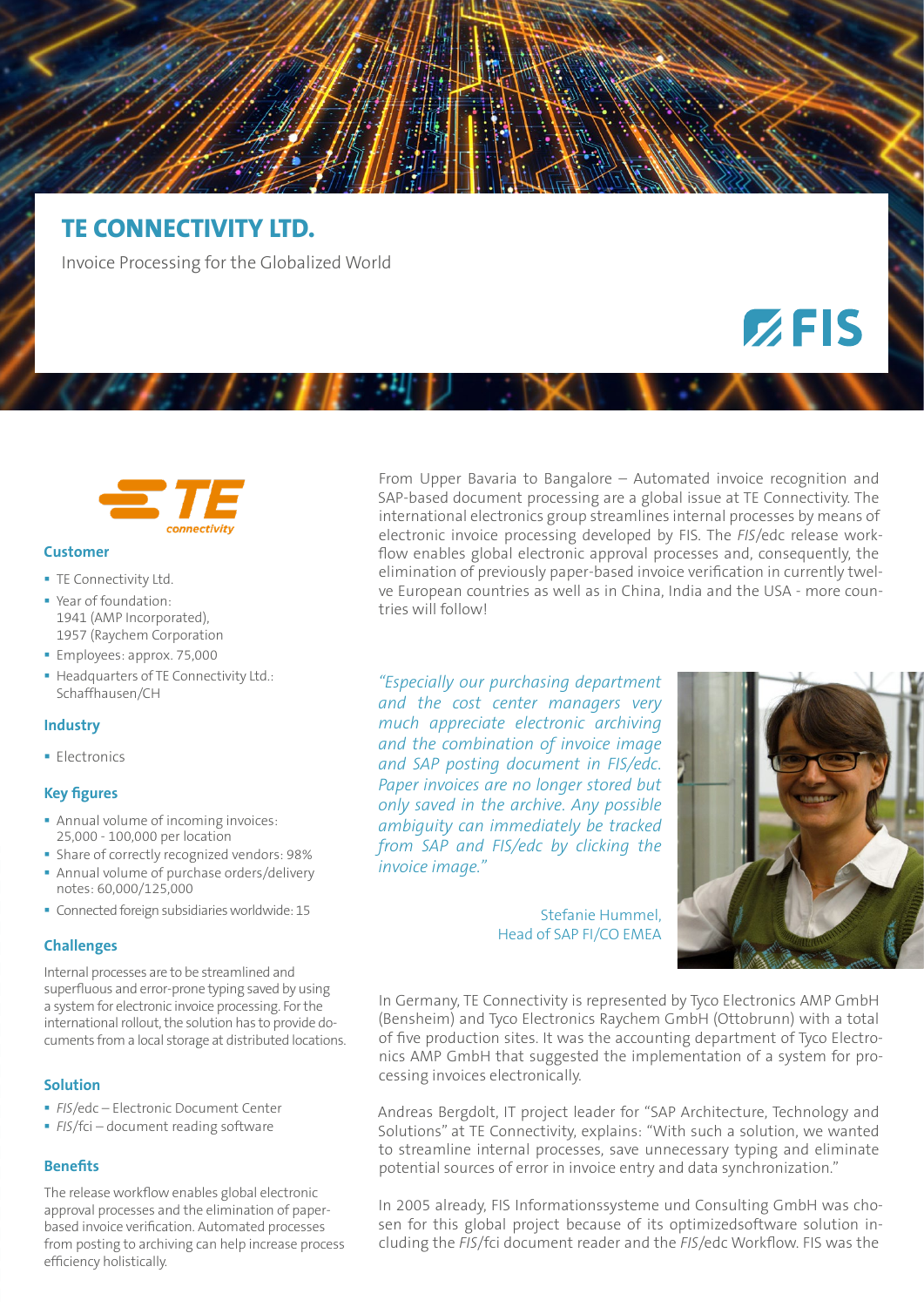only provider to implement the required functionalities and the integration into the worldwide TE Connectivity network within a short period of time. The *FIS*/edc optimization software is completely integrated in SAP and particularly suited for the international rollout. Moreover, it is the only system to automatically select scanned invoices from a local cache instead of the central archive for being postprocessed at distributed locations. This represents a considerable benefit given the frequent lack of network bandwidths. *FIS*/edc enables an easy and automated processing of invoices and other documents in SAP and "FIS also clearly tops the value for money ranking," explains Andreas Bergdolt.

## **400 invoices a day at the Darmstadt location alone**

The core of the project was Tyco Electronics AMP GmbH. Its accounting department receives around 400 invoices every day, which are scanned, read by *FIS*/fci and then electronically transmitted to Bangalore, India. There, Tyco Electronics Raychem GmbH has been operating an accounting service center for several years already. In the past, TE Connectivity sent the invoices to Bangalore by mail, where the Indian colleagues manually entered the invoice data into the SAP system. Tyco Electronics AMP GmbH was the first international subsidiary to make its invoices available to the service center in Bangalore in TIFF format via FTP server. There, at validation workstations, the invoices are manually postprocessed if necessary and updated in SAP. 98 per cent of the invoices recognize the vendors correctly and more than 65 % of all documents are completely recognized by the *FIS*/fci software solution without any correction required. In the second step of the project, Tyco Electronics Logistics AG (TELAG), located in Steinach, was integrated. TE Connectivity uses this European distribution company to process all its end-customer sales for the EMEA region. TELAG's business concept enables TE Connectivity to present itself as a homogeneous company all over Europe. In Steinach, the 250 invoices that arrive every day are scanned, exported to Bangalore directly from the scanning application and then processed by the accounting staff employed there. In the past, invoice data was entered manually into SAP by employees in Switzerland.

#### **From Upper Bavaria to Bangalore**

The project gained pace: Now, Tyco Electronics Raychem GmbH in Bavaria as well transfers its invoices exclusively in electronic form. During a one-week implementation phase, Andreas Bergdolt set up four invoice reading work centers in Bangalore.

Bangalore is gradually taking over invoice processing for all major international subsidiaries with high invoice volumes in Germany, Switzerland, Belgium, the United Kingdom and Ireland. Furthermore, TE Connectivity has set up another two competence centers in Schaffhausen (Switzerland) and Stockholm (Sweden), which are responsible for the smaller international subsidiaries, including the Nordic countries and Turkey. For these subsidiaries, multilingual accountants process invoices and also prepare entire month-end closings.

### **30% "no touch" invoices**

At all locations, be it international subsidiaries or service centers, the scanned invoices including index data are transferred to *FIS*/edc by *FIS*/fci and, after various checks, subjected to an automated update attempt. If the invoice is correct, the document will be updated immediately and the supply chain closed. Stefanie Hummel, head of SAP FI/CO EMEA at TE Connectivity, is responsible for coordinating the SAP part of invoice processing. The FIS professionals only provide "remote" support for the rollout of the SAP part of the *FIS*/edc solution. In corporation with Andreas Bergdolt and the FIS Support team, the SAP EMEA team executes the worldwide rollouts on the basis of fixed budgets. No FIS consultants are therefore required on site and the rollouts can be executed at fixed and predictable costs.

Stefanie Hummel estimates the number of SAP MM invoices based on purchase orders at around 70% in the German TE Connectivity subsidiaries, among them approx. 20–30% "notouch" invoices that the employees in the accounting department no longer have to touch at all. This rate is continuously improving due to self-learning invoice reading software and permanent vendor information on how to improve the quality of their invoices. Invoices without a purchase order reference are sent to the *FIS*/edc approval workflow. This enab-

*"Due to the proven benefits of the FIS functions for scanning vendor invoices and triggering workflows in case of variances and approvals, TE extends the FIS solution to all legal entities. This will enable us to have efficient and uniform SAP processes all over the world."* 

> Michael Bald, S2P Manager Germany

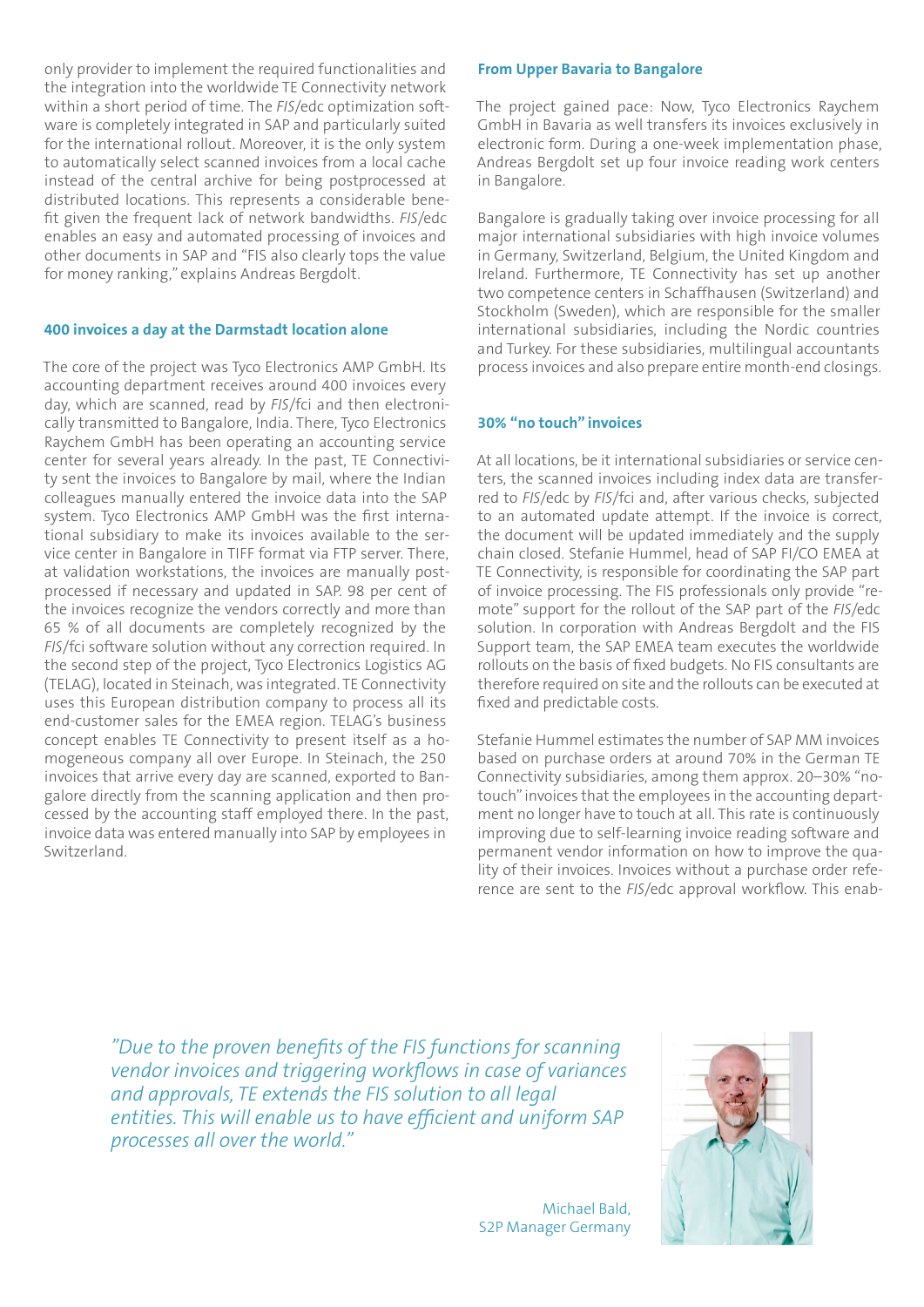

*"FIS/edc enables an easy and automated processing of invoices and other documents in SAP and FIS also clearly tops the value for money ranking."* 

Andreas Bergdolt, IT Project Manager

les the completely paperless release, ensures an optimized throughput of the invoice and increases the transparency for the management. "Especially our purchasing department and the cost center managers very much appreciate electronic archiving and the combination of invoice image and SAP posting document in *FIS*/edc," says Stefanie Hummel. "Paper invoices are no longer stored but only saved in the archive. Any possible ambiguity can immediately be tracked from SAP and *FIS*/edc by clicking the invoice image."

# **International subsidiaries in China, the USA, the Czech Republic, the UK, Norway, Sweden, France, Belgium....**

Apart from the subsidiaries in Germany and Switzerland and the Shared Service Centers in Bangalore, Schaffhausen and Stockholm, many other subsidiaries have now been equipped with the invoice recognition and workflow solution by FIS, among them the Czech subsidiary in Kurim with almost 100 incoming invoices a day and the British subsidiary in Swindon with approx. 350 invoices per day. The Swindon subsidiary also operates the TE Connectivity subsidiary in Ireland. Since the beginning of 2011, the subsidiaries in Norway, Sweden, Finland, Denmark and a French subsidiary have been working with this system. In the meantime, invoice recognition and SAP approval workflow have also gone live in the US parent company, Europe is to follow with Belgium and the Netherlands. The Chinese subsidiary in Suzhou also uses the live solution in five scanning locations with three others to follow. Processing takes place centrally at the Suzhou Shared Service Center. Rollouts in further Chinese subsidiaries are planned.

Andreas Bergdolt has learned that implementations take time and users need to be involved as early as possible. Currently, he alternately stays in every subsidiary for two weeks. So far, all rollouts have been implemented perfectly. The worldwide rollout includes regular conference calls with all international key users and otherwise interested parties.

# **Cache function ensures worldwide access in the millisecond range**

The Cache function of the invoice reading software is an indispensable prerequisite for high-performing working at international level within the TE Connectivity organization. The SAP archive of TE Connectivity is hosted in Frankfurt and Harrisburg, USA. If colleagues from anywhere in the world had

to access the German or American archive server to view an invoice, they would have to wait a number of seconds. Since, however, *FIS*/fci saves all scanned documents from the past three months on a local directory, *FIS*/edc first checks whether the invoice is still there, which is mostly the case. Access times in the millisecond range are the result. In addition to incoming invoices, the FIS optimization software is now used for further document types, such as delivery notes, customs documents and customer purchase orders. At three German production sites in Darmstadt, Speyer, and Wört, the delivery notes are read using *FIS*/fci and stored in the archive together with the corresponding index data. A further step will be to link them to the purchase orders in SAP. Here, another product, i.e. the *FIS*/edc Document Monitor, will be used to assign any kind of document to SAP objects – in this case, a delivery note and the related purchase order. As a result, 125,000 pages of delivery notes are read at TE Connectivity Germany per year.

# **Identical entry and processing of sales orders and invoices**

The entry of all incoming sales orders at the TE Connectivity location in Darmstadt, Germany, is also in operation. Every year, 60,000 purchase orders centrally arrive in Darmstadt where they are read and archived. Andreas Bergdolt: "While the entry of delivery notes is running on the invoice reading server, another server has been specifically installed for the sales orders."

It often happens that the customer calls us just after having sent a purchase order. This means that a rapid response is required and the purchase order needs to be entered in the system immediately without invoices just being processed by the server. This was another project for the FIS professionals, who could successfully contribute their know-how and product range to this international project.